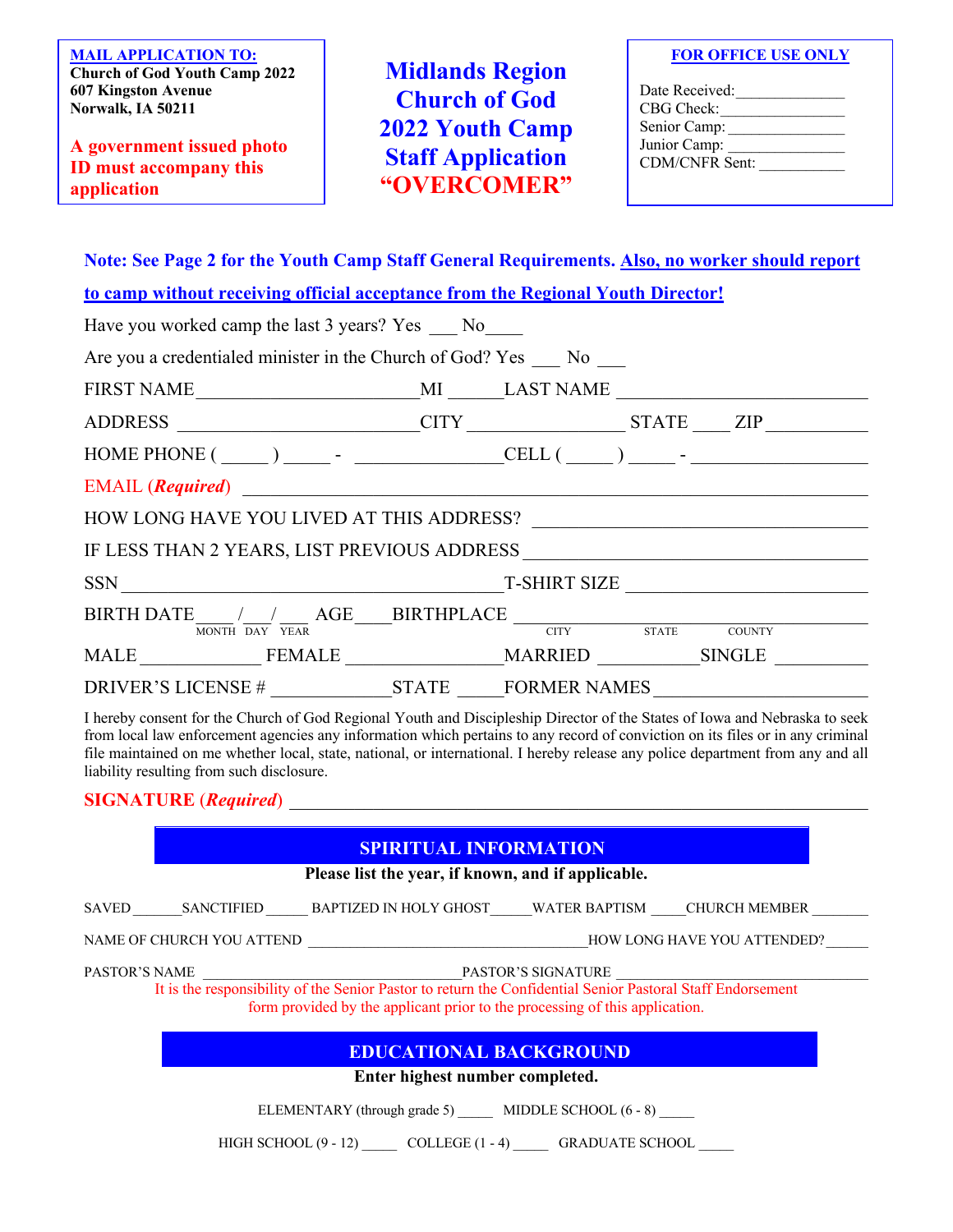Applicants are not required to provide information which is prohibited by Federal, State, or Local law. This application is given every consideration, but its receipt does not imply that the applicant has been accepted as a camp worker. Applicants are accepted on a "trial basis" and if, in the final judgment of the camp officials it is found that the applicant/staff worker is not adaptable to the assignment and cannot be reassigned, or that the information given has been misrepresented, the acceptance of this application can be terminated without cause or reason. In addition, investigation will be made as to your character, general reputation, personal characteristics, and adaptability to the particular position assigned. All applicants are required to undergo training and orientation provided by the Regional Youth and Discipleship Director's office and under the supervision of the Regional Youth and Discipleship Board.

### **GENERAL REQUIREMENTS FOR YOUTH CAMP STAFF**

- Must be at least 18 years old
- Must be born again
- Must be a regular attendee of your local church
- It is preferred that all counselors be at least 18 years old and baptized in the Holy Ghost.
- Must have the *Youth Camp 2022 Confidential Pastoral Staff Endorsement Form* submitted by your pastor

| Counselor   | Camp Store                                           | Nurse (RN, LPN, or EMT) |
|-------------|------------------------------------------------------|-------------------------|
| Dining Hall | Canteen                                              | <b>Assistant Nurse</b>  |
| Kitchen     | Maintenance                                          | Recreation              |
| Security    | Certified Lifeguard                                  | Production              |
|             |                                                      |                         |
|             | <b>CAMPS YOU WISH TO WORK (check all that apply)</b> |                         |
| Senior Camp | $(Ages 13-17)$                                       | June 20-24, 2022        |

### **CHILDREN UNDER YOUTH CAMP AGE**

Due to limited space and to allow each staff member to fully devote their time and energy to their area of responsibility, we are unable to provide a nursery or childcare. So, prior to your arrival at camp, please make other arrangements for the care of your children under camp age.

## **CHURCH INVOLVEMENT AND YOUTH CAMP INVOLVEMENT**

 $\mathcal{L}_\mathcal{L} = \mathcal{L}_\mathcal{L} = \mathcal{L}_\mathcal{L} = \mathcal{L}_\mathcal{L} = \mathcal{L}_\mathcal{L} = \mathcal{L}_\mathcal{L} = \mathcal{L}_\mathcal{L} = \mathcal{L}_\mathcal{L} = \mathcal{L}_\mathcal{L} = \mathcal{L}_\mathcal{L} = \mathcal{L}_\mathcal{L} = \mathcal{L}_\mathcal{L} = \mathcal{L}_\mathcal{L} = \mathcal{L}_\mathcal{L} = \mathcal{L}_\mathcal{L} = \mathcal{L}_\mathcal{L} = \mathcal{L}_\mathcal{L}$  $\mathcal{L}_\mathcal{L} = \mathcal{L}_\mathcal{L} = \mathcal{L}_\mathcal{L} = \mathcal{L}_\mathcal{L} = \mathcal{L}_\mathcal{L} = \mathcal{L}_\mathcal{L} = \mathcal{L}_\mathcal{L} = \mathcal{L}_\mathcal{L} = \mathcal{L}_\mathcal{L} = \mathcal{L}_\mathcal{L} = \mathcal{L}_\mathcal{L} = \mathcal{L}_\mathcal{L} = \mathcal{L}_\mathcal{L} = \mathcal{L}_\mathcal{L} = \mathcal{L}_\mathcal{L} = \mathcal{L}_\mathcal{L} = \mathcal{L}_\mathcal{L}$  $\mathcal{L}_\mathcal{L} = \mathcal{L}_\mathcal{L} = \mathcal{L}_\mathcal{L} = \mathcal{L}_\mathcal{L} = \mathcal{L}_\mathcal{L} = \mathcal{L}_\mathcal{L} = \mathcal{L}_\mathcal{L} = \mathcal{L}_\mathcal{L} = \mathcal{L}_\mathcal{L} = \mathcal{L}_\mathcal{L} = \mathcal{L}_\mathcal{L} = \mathcal{L}_\mathcal{L} = \mathcal{L}_\mathcal{L} = \mathcal{L}_\mathcal{L} = \mathcal{L}_\mathcal{L} = \mathcal{L}_\mathcal{L} = \mathcal{L}_\mathcal{L}$ 

List all previous church work involving youth/children (list each organization's name/address, type of work performed, and dates).

What made you decide to work camp this year? What part of the camp position/work do you most look forward to? What years have you worked camp? Doing what?

 $\mathcal{L}_\mathcal{L} = \mathcal{L}_\mathcal{L} = \mathcal{L}_\mathcal{L} = \mathcal{L}_\mathcal{L} = \mathcal{L}_\mathcal{L} = \mathcal{L}_\mathcal{L} = \mathcal{L}_\mathcal{L} = \mathcal{L}_\mathcal{L} = \mathcal{L}_\mathcal{L} = \mathcal{L}_\mathcal{L} = \mathcal{L}_\mathcal{L} = \mathcal{L}_\mathcal{L} = \mathcal{L}_\mathcal{L} = \mathcal{L}_\mathcal{L} = \mathcal{L}_\mathcal{L} = \mathcal{L}_\mathcal{L} = \mathcal{L}_\mathcal{L}$ 

 $\mathcal{L}_\mathcal{L} = \mathcal{L}_\mathcal{L} = \mathcal{L}_\mathcal{L} = \mathcal{L}_\mathcal{L} = \mathcal{L}_\mathcal{L} = \mathcal{L}_\mathcal{L} = \mathcal{L}_\mathcal{L} = \mathcal{L}_\mathcal{L} = \mathcal{L}_\mathcal{L} = \mathcal{L}_\mathcal{L} = \mathcal{L}_\mathcal{L} = \mathcal{L}_\mathcal{L} = \mathcal{L}_\mathcal{L} = \mathcal{L}_\mathcal{L} = \mathcal{L}_\mathcal{L} = \mathcal{L}_\mathcal{L} = \mathcal{L}_\mathcal{L}$ What area of camp electives would you like to help lead? Worship Called to Ministry Drama Recreation Recreation List other suggestions that are age relevant:  $\blacksquare$  $\mathcal{L}_\mathcal{L} = \mathcal{L}_\mathcal{L} = \mathcal{L}_\mathcal{L} = \mathcal{L}_\mathcal{L} = \mathcal{L}_\mathcal{L} = \mathcal{L}_\mathcal{L} = \mathcal{L}_\mathcal{L} = \mathcal{L}_\mathcal{L} = \mathcal{L}_\mathcal{L} = \mathcal{L}_\mathcal{L} = \mathcal{L}_\mathcal{L} = \mathcal{L}_\mathcal{L} = \mathcal{L}_\mathcal{L} = \mathcal{L}_\mathcal{L} = \mathcal{L}_\mathcal{L} = \mathcal{L}_\mathcal{L} = \mathcal{L}_\mathcal{L}$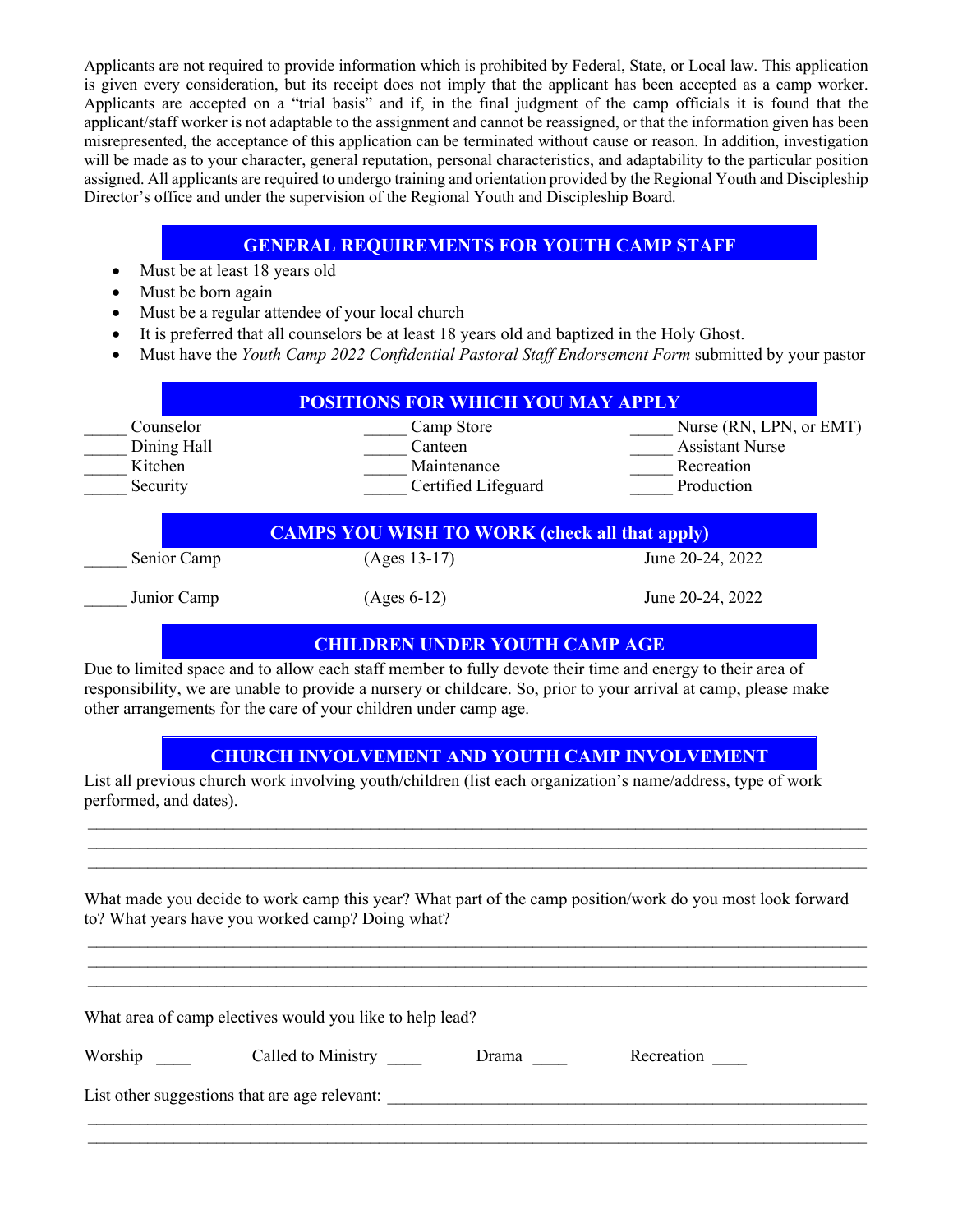|    |                                                                                                                                                                                                                                                                                      | PERSONAL INFORMATION AND BACKGROUND                                                                                                                              |
|----|--------------------------------------------------------------------------------------------------------------------------------------------------------------------------------------------------------------------------------------------------------------------------------------|------------------------------------------------------------------------------------------------------------------------------------------------------------------|
| 1. | Have you ever been charged, arrested, convicted of, or<br>pleaded guilty to any crime? Yes ______ No______                                                                                                                                                                           | 15. May we contact your employer? Yes _______ No ______<br>Supervisor's Name<br>Phone $(\_\_)$ $\_\_$                                                            |
|    | If yes, would you be willing to discuss this matter with<br>a pastor or ministry leader? Yes _______ No_______                                                                                                                                                                       | 16. List any physical limitations that need to be<br>considered in your placement, if accepted.                                                                  |
| 2. | Have you ever been accused, charged, or alleged to<br>have committed any act of neglecting, abusing, or<br>molesting a child or youth? Yes No No No                                                                                                                                  |                                                                                                                                                                  |
|    | If yes, would you be willing to discuss this matter with<br>a pastor or ministry leader? Yes _____No _____                                                                                                                                                                           | 17. Are you presently under a doctor's care for any                                                                                                              |
| 3. | Have you ever been a victim of abuse (verbal, physical,<br>or sexual)?<br>$Yes \_\_No \_\_$                                                                                                                                                                                          |                                                                                                                                                                  |
|    | If you prefer, you may discuss this answer with a pastor<br>or ministry leader. Answering "Yes" or leaving it<br>unanswered would not automatically disqualify you<br>from the privilege of working in any ministry capacity.<br>However, you may be asked to clarify your response. | 20. Allergies and Reactions<br>21. Do you carry any personal medical insurance?<br>$Yes \_\_No \_\_$<br>Policy $#$                                               |
| 4. | Have you ever been involved in homosexual activities?<br>$Yes \_\_No \_\_$                                                                                                                                                                                                           | List any preauthorization requirements                                                                                                                           |
|    | If yes, would you be willing to discuss this matter with<br>a pastor or ministry leader? Yes _____No ______                                                                                                                                                                          |                                                                                                                                                                  |
| 5. | Have you ever been accused, charged, or alleged to<br>have committed a theft? Yes No No                                                                                                                                                                                              | The answers to the above questions are correct to the best<br>of my ability.                                                                                     |
|    | If yes, would you be willing to discuss this matter with<br>a pastor or ministry leader? Yes _____No _____                                                                                                                                                                           | <b>Your Signature (Require)</b>                                                                                                                                  |
| 6. | Have you ever been accused, charged, or alleged to<br>have committed a theft? Yes No No                                                                                                                                                                                              | Round the clock medical care is provided and secondary<br>insurance coverage is available for those accidents which<br>sometimes occur to our staff and campers. |
| 7. | Do you use tobacco in any form? Yes ______No ______                                                                                                                                                                                                                                  | If you are under the age of 18, please have your parent(s) or                                                                                                    |
| 8. | Do you drink alcoholic beverages, including social<br>drinking? Yes No                                                                                                                                                                                                               | guardian(s) sign this medical release and fill in the proper<br>insurance information.                                                                           |
| 9. | Do you take illegal drugs?<br>Yes No                                                                                                                                                                                                                                                 | In the event that my child, _______________, needs<br>emergency medical attention, I hereby give my consent for                                                  |
|    | 10. Do you have problems sleeping? Yes _______ No ______                                                                                                                                                                                                                             | the officials of the camp to seek such medical assistance. I<br>further understand that the camp will make every attempt                                         |
|    | 11. Do you have recurring nightmares or sleep<br>disturbances?<br>$Yes \_\_No \_\_$                                                                                                                                                                                                  | to notify me of such action as soon as possible.                                                                                                                 |
|    | 12. Do you have a history of use of pornographic materials?<br>$Yes \_ No \_$                                                                                                                                                                                                        |                                                                                                                                                                  |
|    | 13. Have you been charged with moving traffic violations<br>within the last 5 years? Yes $\_\_$ No $\_\_$<br>If so, when and why?                                                                                                                                                    | <b>Parent(s) or Guardian(s) Signature (Required)</b><br><b>Date</b>                                                                                              |
|    | <u> 1989 - Johann Stoff, amerikansk politiker (* 1908)</u>                                                                                                                                                                                                                           |                                                                                                                                                                  |
|    | 14. Has your driver's license ever been revoked or                                                                                                                                                                                                                                   | All questions must be answered prior to<br>processing your application.                                                                                          |
|    | suspended?<br>$Yes \_\_No \_\_$                                                                                                                                                                                                                                                      | <b>Please note that all</b>                                                                                                                                      |
|    | If so, where? $\qquad \qquad$<br>Job Description                                                                                                                                                                                                                                     | information given will<br>be strictly confidential.                                                                                                              |
|    |                                                                                                                                                                                                                                                                                      | Thank you for your assistance.                                                                                                                                   |